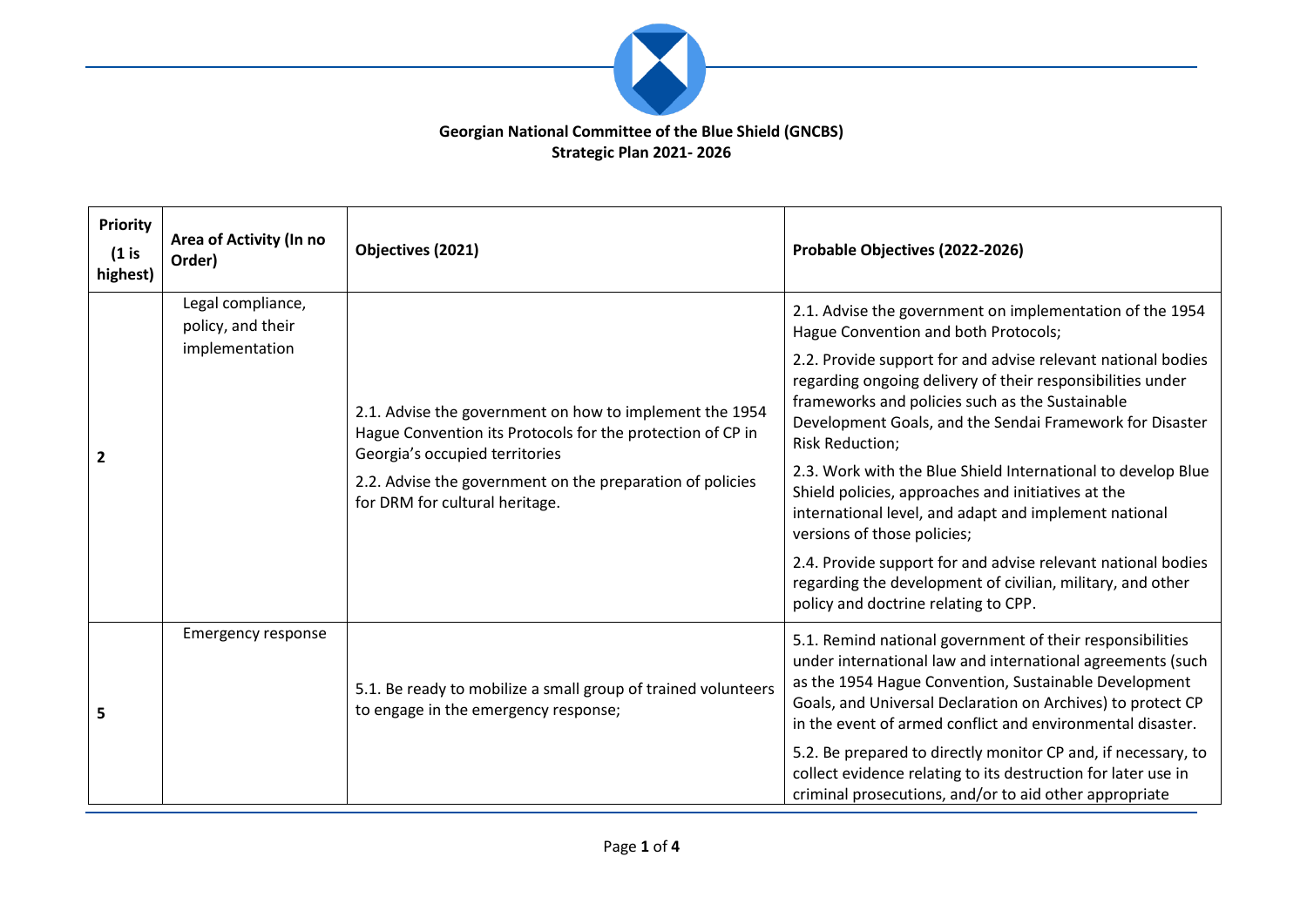

|              |                                                                                           |                                                                                                                                                                                                                                                                                                                                                           | bodies to do so as required, supported by the Blue Shield<br>International Board as appropriate / required;                                                                                                                                                                                                                                                                                                                                                                                                                                                                                                                                                                                                                                                                                      |
|--------------|-------------------------------------------------------------------------------------------|-----------------------------------------------------------------------------------------------------------------------------------------------------------------------------------------------------------------------------------------------------------------------------------------------------------------------------------------------------------|--------------------------------------------------------------------------------------------------------------------------------------------------------------------------------------------------------------------------------------------------------------------------------------------------------------------------------------------------------------------------------------------------------------------------------------------------------------------------------------------------------------------------------------------------------------------------------------------------------------------------------------------------------------------------------------------------------------------------------------------------------------------------------------------------|
|              |                                                                                           |                                                                                                                                                                                                                                                                                                                                                           | 5.3. Encourage research into CPP, and host/organise<br>seminars, workshops, and conferences relating to:<br>- CPP methods<br>- CPP developments<br>- Risks to heritage relating to conflict and disaster<br>- Methods of damage mitigation that can be applied by<br>heritage specialists, partner organisations, and the armed<br>forces, in order to develop better CPP practice.                                                                                                                                                                                                                                                                                                                                                                                                              |
| 6            | Stabilisation, post-<br>disaster recovery, and<br>long-term/ongoing<br>support activities | 6.1. Promote national and international law relating to CPP,<br>and provide advice on implementation to relevant<br>partners;<br>6.2. Raise awareness among relevant partners about the<br>need for peacetime preparation for CPP during armed<br>conflict.                                                                                               | 6.1. Work with national partners during a post-conflict<br>stabilisation period, post-disaster recovery, and long-<br>term deployments (e.g. peacekeeping) to carry out the<br>specific roles and responsibilities already identified as<br>appropriate for the national Blue Shield committee;<br>6.2. Be prepared to continue to monitor CP and, if<br>necessary, collect evidence relating to its destruction for<br>later use in criminal prosecutions, and/or to aid other<br>appropriate bodies to do so as required, supported by<br>the Blue Shield International Board as required.<br>6.3. Developing long-term working relationships with all<br>relevant possible partners active in the event of<br>domestic emergencies, disasters, peacekeeping<br>deployment and armed conflict. |
| $\mathbf{1}$ | Capacity building<br>activities, education,<br>and training                               | 1.1. Raise awareness of CPP with specialist groups, the<br>general public, educational groups, and the media about<br>the importance of CPP, advocating the work of the Blue<br>Shield and its ethical principles.<br>1.2. Publish the ICCROM FAC Handbook and Toolkit in<br>Georgian language and distribute among museums and<br>heritage site managers | 1.1. Identify existing educational materials, translate into<br>Georgian language and adapt into specific national materials<br>for education and training on the subjects:<br>- Disaster Risk Preparedness and DRM plans for museums<br>and cultural heritage sites;                                                                                                                                                                                                                                                                                                                                                                                                                                                                                                                            |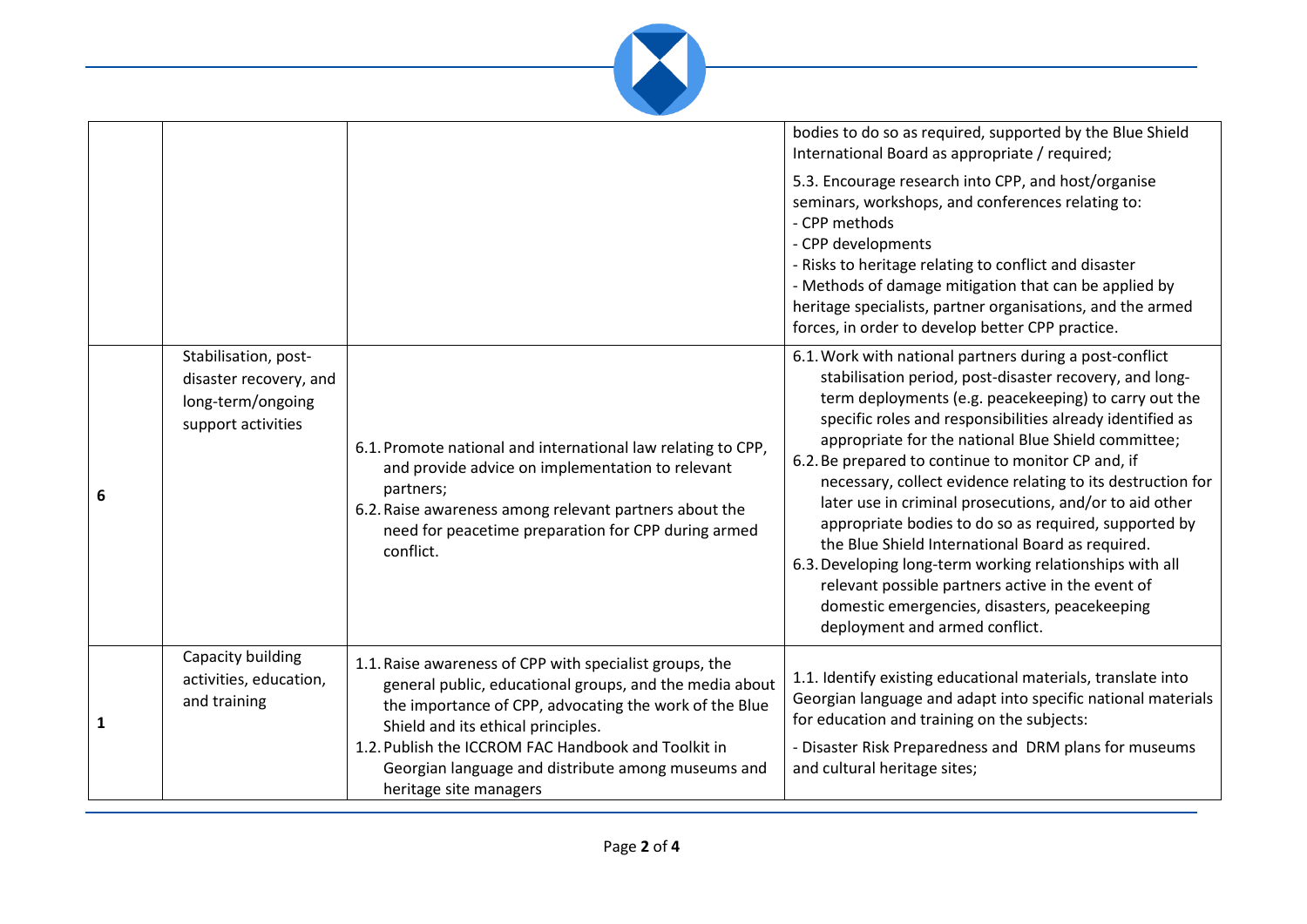

|   |                                               | 1.3. Draft the first-ever DRM plan for Gori Museum of<br>Ethnography and History;<br>1.4. Based on the experience of Gori Museum DRM, prepare<br>a practical manual for the use of small museums on how<br>to prepare DRM plans<br>1.5. Conduct a FAC training for museum professionals from<br>12 museums of the Shida Karti region (across the<br>occupation line) | - Civil-military cooperation best practices for the protection<br>of cultural heritage in times of armed conflict;<br>- Stabilizing heritage sites and movable collections.<br>1.2. Conduct joint trainings with the respective stakeholders<br>(emergency services, heritage authorities, museum staff,<br>immovable heritage site managers, military) on cultural first<br>aid;<br>1.3. Develop a group of BS volunteers, have regular trainings<br>for them in cultural first aid and ensure the group's<br>certification;<br>1.4. Contribute to international training initiatives<br>developed by the Blue Shield and other relevant partners.                                                                                                                                                                                                                                                                                             |
|---|-----------------------------------------------|----------------------------------------------------------------------------------------------------------------------------------------------------------------------------------------------------------------------------------------------------------------------------------------------------------------------------------------------------------------------|-------------------------------------------------------------------------------------------------------------------------------------------------------------------------------------------------------------------------------------------------------------------------------------------------------------------------------------------------------------------------------------------------------------------------------------------------------------------------------------------------------------------------------------------------------------------------------------------------------------------------------------------------------------------------------------------------------------------------------------------------------------------------------------------------------------------------------------------------------------------------------------------------------------------------------------------------|
| 3 | Proactive protection<br>and risk preparedness | 3.1. Work proactively with national partners to identify<br>specific roles and responsibilities for GNCBS in the event of<br>identified threats, establishing a national role for the Blue<br>Shield as a critical organisation relating to CPP.<br>3.2. Plan and conduct a joint civil-military exercise for the<br>protection of CPP during armed conflict         | 3.1. Raise awareness of appropriate resources,<br>methodologies, training courses, and legislative structures<br>for responding to identified threats;<br>3.2. Work with all relevant national partners to identify and<br>prioritise CP in the event of identified threats;<br>3.3. Work with national heritage organisations and other<br>relevant partners to establish a national inventory of CP for<br>protection in the event of armed conflict or environmental<br>disaster, based on best practice international guidelines,<br>acting as the co-ordinating body if required;<br>3.4. Work with national heritage organisations and the<br>military to develop a no-strike list for Georgia;<br>3.5. Work with national heritage organisations and other<br>relevant partners to promote the use of the Special and<br>Enhanced Protection regimes in the 1954 Hague Convention<br>and Protocols for high priority CP to be protected. |